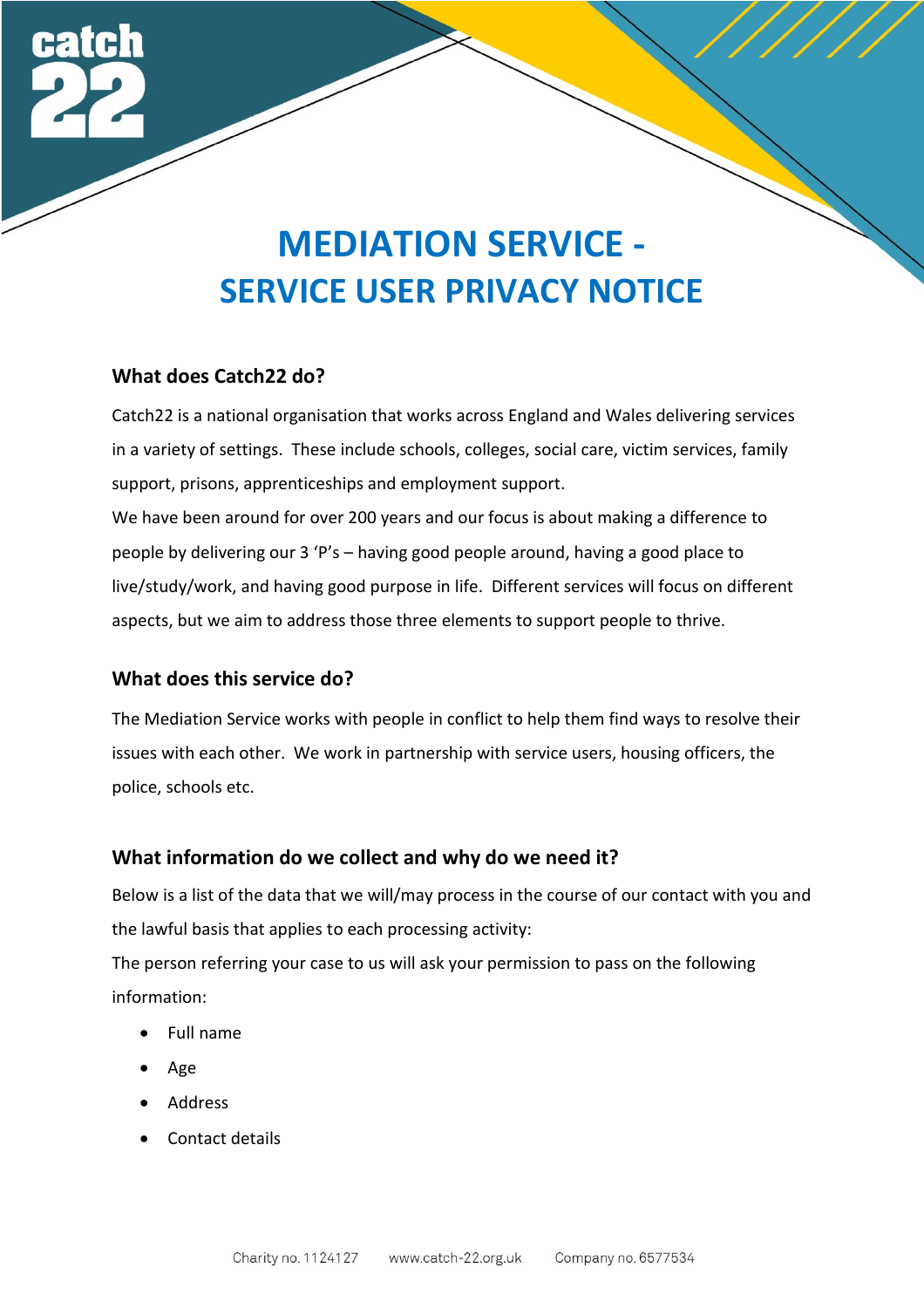• The background to your situation and any issues that the mediator needs to be aware of (accessibility issues, support workers, health and safety concerns etc.)

When we talk to you in person we will ask you for:

- Further details about your situation
- Brief information for monitoring purposes such as sexuality, ethnicity, disabilities, health issues, employment status, housing status, whether you have had contact with the Criminal Justice System or Children's Services, immigration status etc.

During and after your case we will record:

- A copy of any agreement reached
- A brief summary of the work completed by the mediator
- A brief summary of the outcome of the case
- Feedback that you and the referrer have provided

# **What law applies and which bits set out the legal basis for us to collect and hold your personal information?**

We will only use your personal data when the law allows us to and the two main pieces of law that apply are:

- The UK General Data Protection Regulation
- The Data Protection Act 2018

We do have to have a legal basis for processing your information and this is:

- Performance of a contract (UKGDPR Article 6.1b)
- Vital Interests (UKGDPR Article 6.1d)
- Individual consent (UKGDPR Article 6.1a)

The 'special category data' that we collect must meet even more of a legal test and our legal basis for collecting this is:

• Explicit consent (UKGDPR Article 9.2a)

The Information Commissioner's Office has given further guidance that sets out when these conditions can be used as the legal basis for processing your information and this can be supplied to you if you wish to see it.

# **Where did we get your data from?**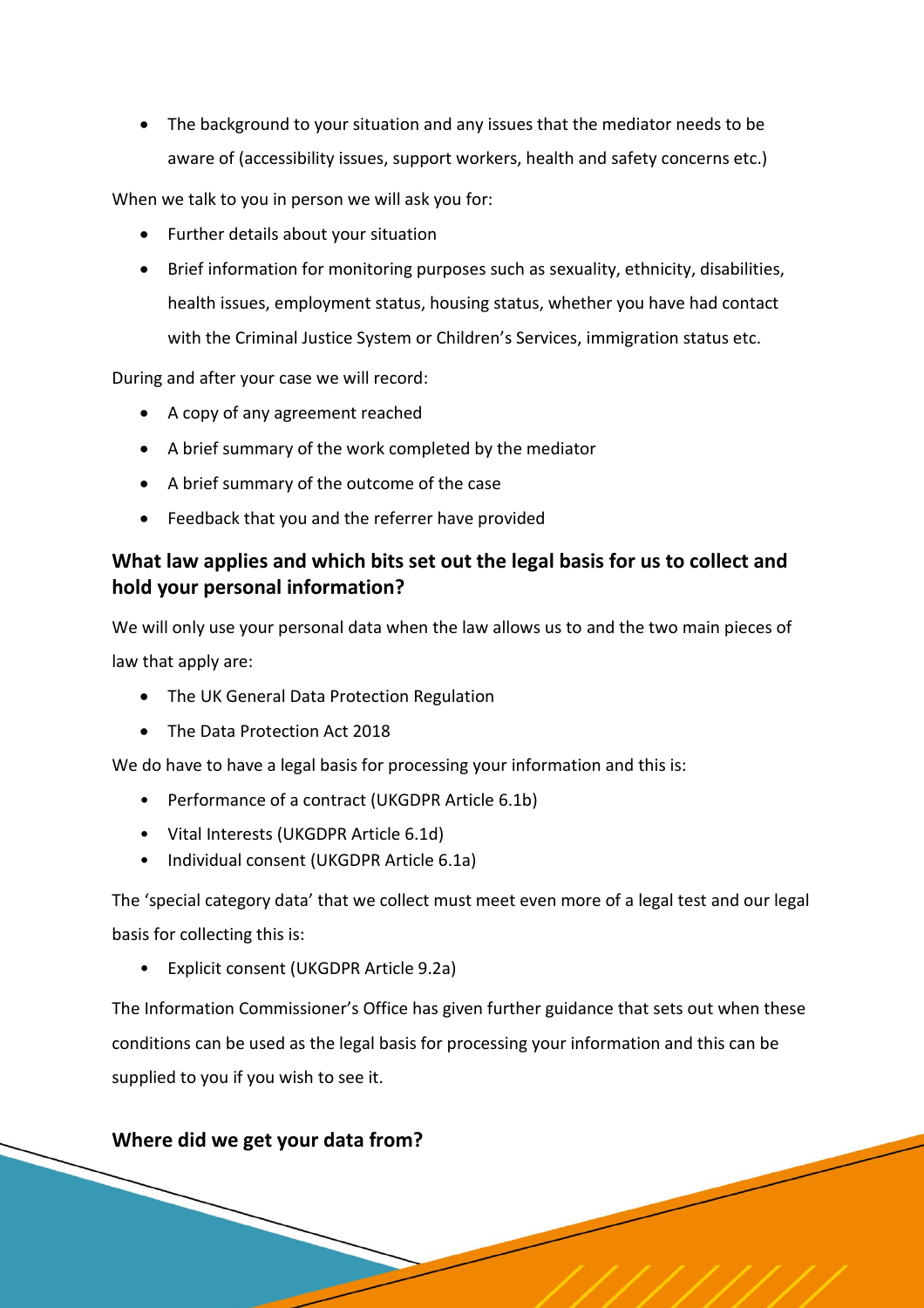Our data either comes from you or from the person referring your case to us, who are required to obtain consent from you to pass on that information and for us to contact you.

#### **Who will we share your information with?**

**Other parties involved in the case**: We will ask your consent to share the information you have given us about the situation with the other parties involved in the case. We need to share some information to help you find a resolution and to communicate your issues. If you have given us information you don't want to be shared you can make this clear and the mediator will not disclose that information.

**Referrers**: We will provide the person who referred the case to us with updates about how the process is going, a brief summary of the work completed and the outcome. We will share the agreement reached with the referrer if all the participants consent. Sometimes it is necessary to talk to referrers in more detail about a case if their input is integral to improving the outcome.

**Other agencies**: We will ask your permission to share your information if we think it might be helpful to you.

We may have to share information if we are legally obliged to do so, for example where we have serious concerns about your safety or that of someone else associated with you. In these cases, we would share the relevant information with safeguarding organisations (Social Service, the Police or any other Emergency Service) if you or anyone else is at risk of harm. We will only share information where the law allows.

Catch 22 securely stores all the information and data mentioned above and is only available to those people with authorised access.

Information sent between agencies is via email, with documents being encrypted with agreed passwords, and any other information being anonymised to ensure the information is not identifiable to you other than with the people working with you and whom the information is intended for.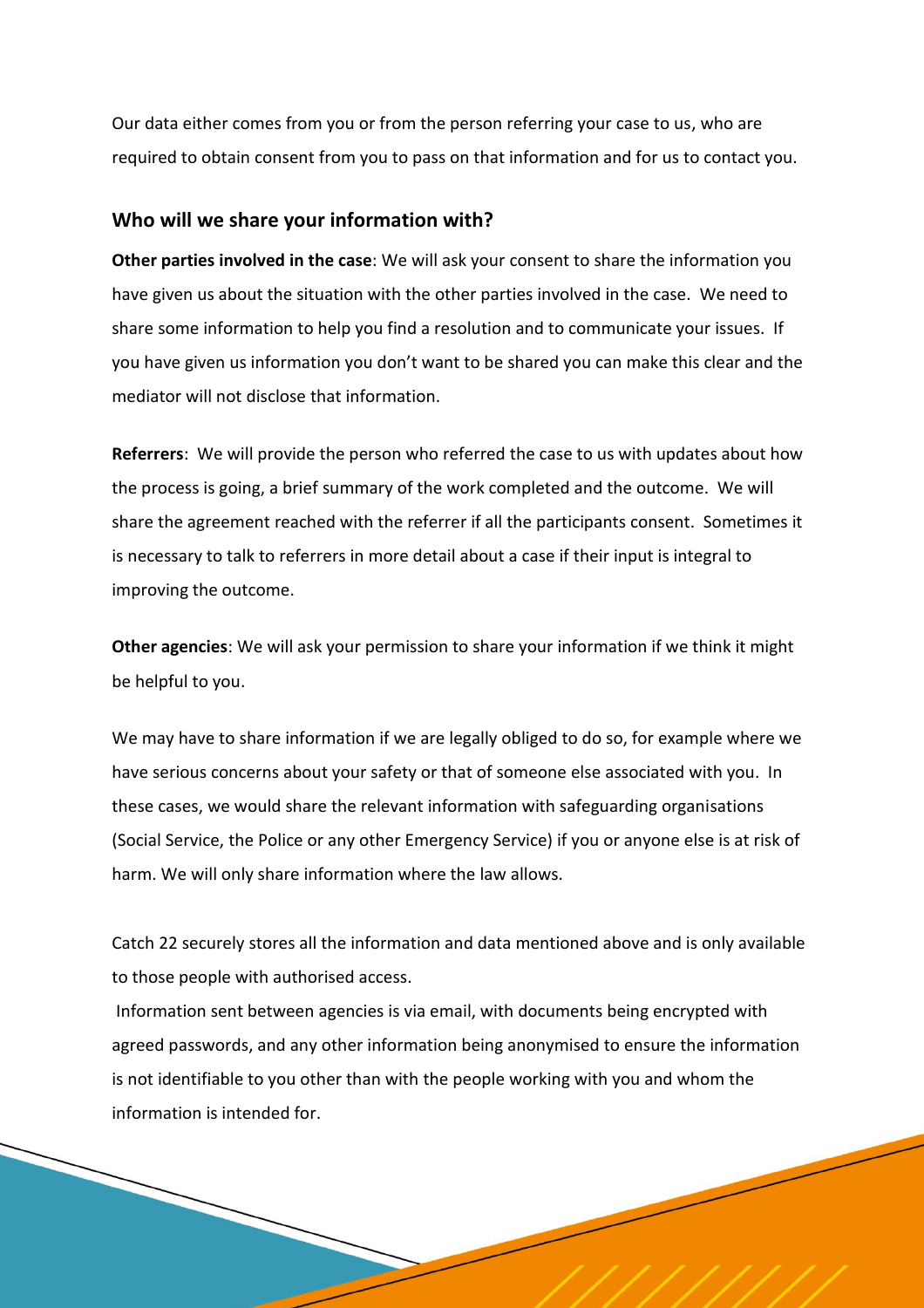# **How long will we hold on to your information for?**

While your case is ongoing your paperwork will be stored securely with your mediator. When your case is completed, your data is stored securely by Catch22 and will be deleted in accordance with the referrer's contract with unless there are specific reasons to keep it for longer.

Sometimes there may be legal reasons we have to retain the information for a longer specified period of time and there may also be circumstances where it is appropriate within legal and best practice requirements to retain the information for a longer period and we will make every effort to inform you of this.

# **What happens if the information in the records is wrong?**

You will need to be specific about what information you think may be wrong and why, along with what you think we should do to correct it. If we cannot amend your record in the way you would like, we will explain the reason for this. We will always mark disputed records to show that the record is disputed. You will be able to see a copy of your amended record.

# **What rights do you have over the information that we hold on your behalf?**

You have a number of rights over your data that we are required by law to uphold depending on the lawful basis of processing. These are:

- **The right to be informed** how we will use your information.
- **The right of access** how to access information we hold about you.
- **The right to rectification** request that information that is held about you and is inaccurate or incomplete be rectified.
- **The right to erasure** requests that under special circumstance information held on you may be removed or deleted if applicable.
- **The right to restrict processing** –Block or suppress processing of information about you.
- **The right to data portability** Obtain and re-use information held about you for your own purposes across different services if applicable.
- **The right to object** in certain circumstance you can object to processing of information about you.